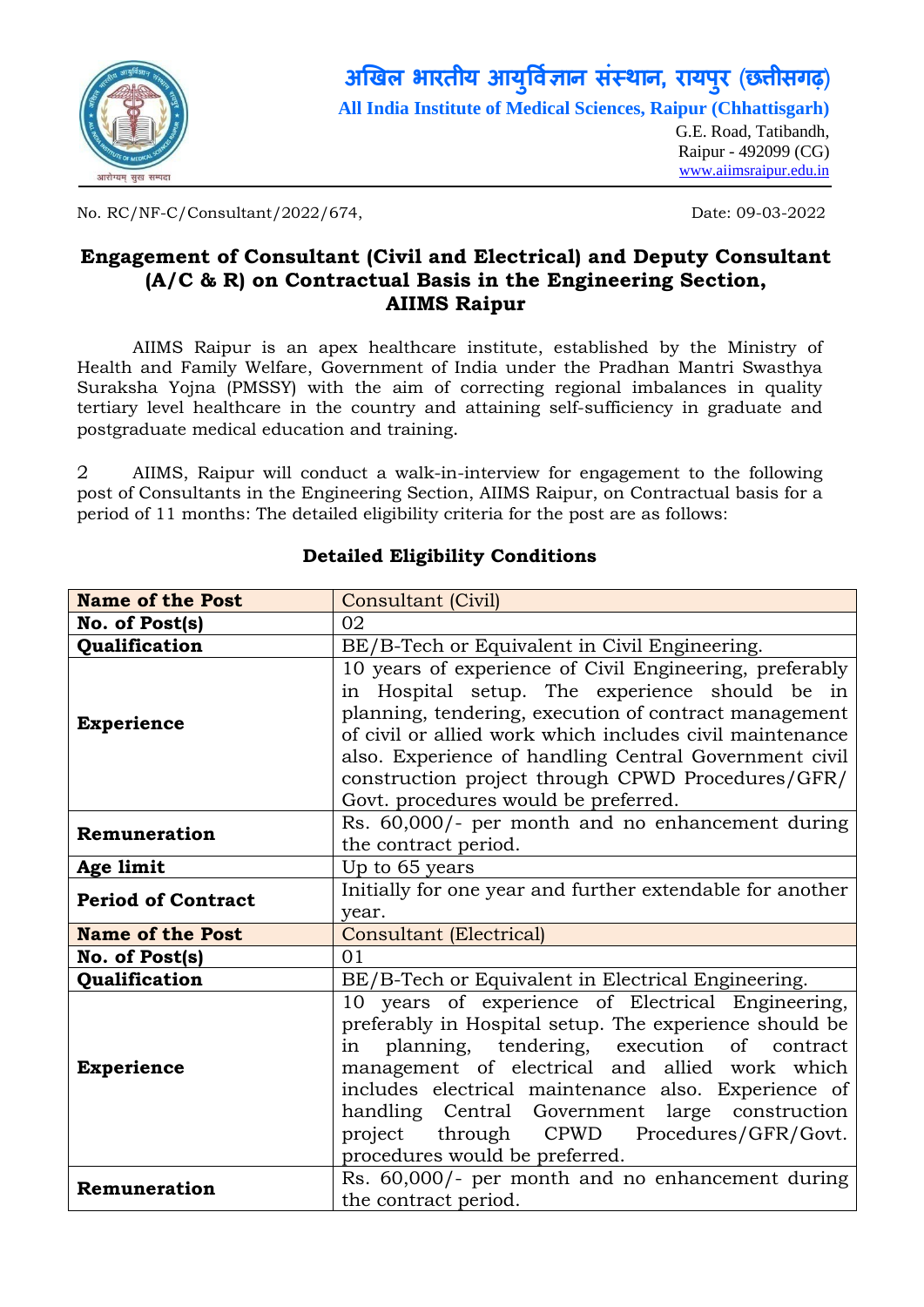| Age limit                   | Up to 65 years                                            |  |  |
|-----------------------------|-----------------------------------------------------------|--|--|
| <b>Period of Contract</b>   | Initially for one year and further extendable for another |  |  |
|                             | year.                                                     |  |  |
| <b>Name of the Post</b>     | Deputy Consultant $(A/C \& R)$                            |  |  |
| No. of Post(s)              | 01                                                        |  |  |
|                             | Degree/Diploma in Mechanical Engineering and a            |  |  |
| Qualification               | specialized course in Refrigeration and Air conditioning  |  |  |
|                             | from a recognized Polytechnic /Institute                  |  |  |
|                             | Preferable:                                               |  |  |
| <b>Experience</b>           | 1. 8 years of Experience in relevant field.               |  |  |
|                             | 2. Experience in execution of Tenders, Contract and       |  |  |
|                             | Scrutiny.                                                 |  |  |
| Remuneration                | Rs. 40,000/- per month and no enhancement during          |  |  |
|                             | the contract period.                                      |  |  |
| Age limit<br>Up to 65 years |                                                           |  |  |
| <b>Period of Contract</b>   | Initially for one year and further extendable for another |  |  |
|                             | year.                                                     |  |  |

### **Note**

- 1. Age and all other qualifications will be counted as on date of walk-ininterview.
- 2. The above vacancies are provisional and subject to variation. The Director, AIIMS, Raipur reserves the right to vary the vacancies including reserved vacancies as per the Govt. of India rules/circulars and requirements.
- 3. The reservation will be followed as per Government of India Rules.

## **Important Instructions to Candidates**

- **I. APPLICATION PROCESS:** Advertisement and Application form is available on the website of AIIMS Raipur i.e. [www.aiimsraipur.edu.in.](http://www.aiimsraipur.edu.in/) The duly filled application form along with the originals and self-attested photocopies of all relevant certificates relating to age, qualifications and experience(s) with a coloured passport size photograph should be brought at the time of walk-ininterview. Persons working in the Govt. /Semi-Govt. Organizations/ Corporations/Autonomous Institutes etc. should submit their application along with **NOC**.
- **II. APPLICATION FEE:** Rs. 1,000/- to be paid in favour of "**AIIMS Raipur**" payable at Raipur by way of **Demand Draft**. The Application fee is nonrefundable and it should be attach with the application form.
- **III. ANNEXURES**: Self-attested photocopies of Degrees, Certificates, Mark sheets, Age proof, Caste certificates etc. are required to be attached with application and original of the same is required to be produced for verification at the time of interview.
- **IV.** No TA/DA will be paid for appearing in the recruitment process.
- **V.** Incomplete application form will be summarily rejected.
- **VI. Details of Walk-in-Interview:** The walk-in-interview will be conducted as per the following: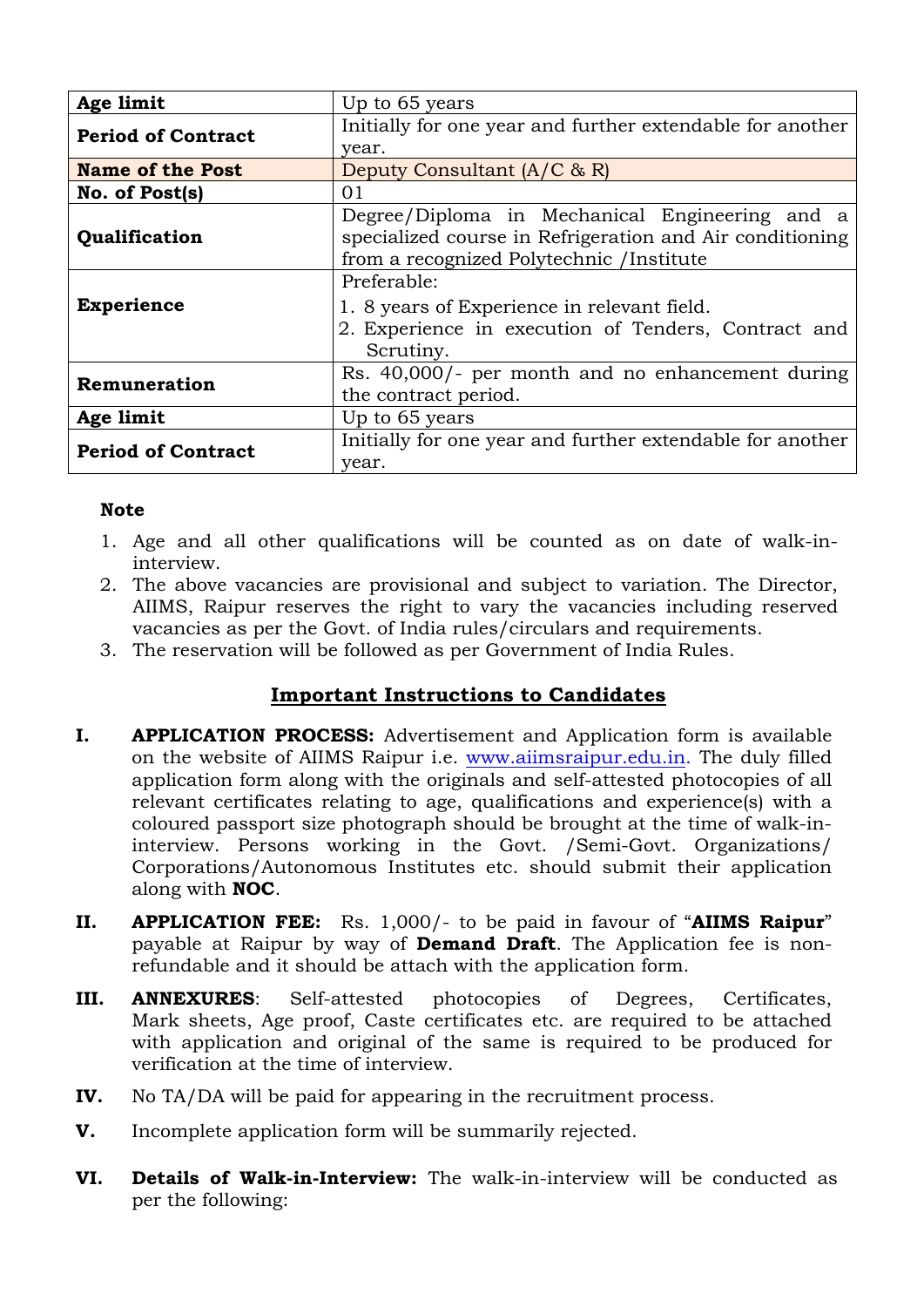| <b>AIIMS Raipur, shortly</b> | Date of interview and time will be notified on the website of                                                                                      |
|------------------------------|----------------------------------------------------------------------------------------------------------------------------------------------------|
| <b>Reporting Venue</b>       | Committee Room,<br>1 <sup>st</sup> floor, Medical College Building,<br>Gate No. 05, AllMS Raipur,<br>G. E. Road, Tatibandh, Raipur - 492099 (C.G.) |

### **Terms & Conditions for Recruitment**

- 1. Canvassing of any kind will lead to disqualification. The prescribed qualification is minimum and mere possessing the same does not entitle any candidate for selection.
- 2. The appointment is purely on contract basis for a period of 11 (Eleven) months or till such time the regular appointments against these vacant posts are made, whichever is earlier, with effect from the date of joining. The appointment can also be terminated at any time, on either side, by giving one month's notice or by paying one month's salary, without assigning any reason or failure to complete the period of three months to the satisfaction of competent authority.
- 3. The appointment can also be terminated at any time, on either side, by giving one month's notice or by paying one month's salary, without assigning any reason or failure to complete the period of three months to the satisfaction of competent authority
- 4. The appointee shall be on the whole time appointment of AIIMS and shall not accept any other assignment, paid or otherwise and shall not engage himself/herself in a private practice of any kind during the period of contract.
- 5. The appointee is expected to conform to the rules of conduct and discipline as applicable to the institute employees.
- 6. The appointee shall perform the duties assigned to him/her. The competent authority reserves the right to assign any duty as and when required. No extra/additional allowances will be admissible in case of such assignment.
- 7. Selected candidates are expected to conform to the rules of conduct and discipline as applicable to the institute employees. The appointee shall perform the duties assigned to him/her. The competent authority reserves the right to assign any duty as and when required. No extra/additional allowances will be admissible in case of such assignment.
- 8. If an appointee wishes to apply somewhere else or resign within the first 03 (three) months of joining, then he/she will neither be issued a No Objection Certificate (NOC) nor will receive any Relieving Letter or Experience Certificate.
- 9. The appointee shall not be entitled to any benefit like Provident Fund, Pension, Gratuity, Medical Attendance Treatment, Seniority, Promotion etc. or any other benefits available to the Government Servants or employees of the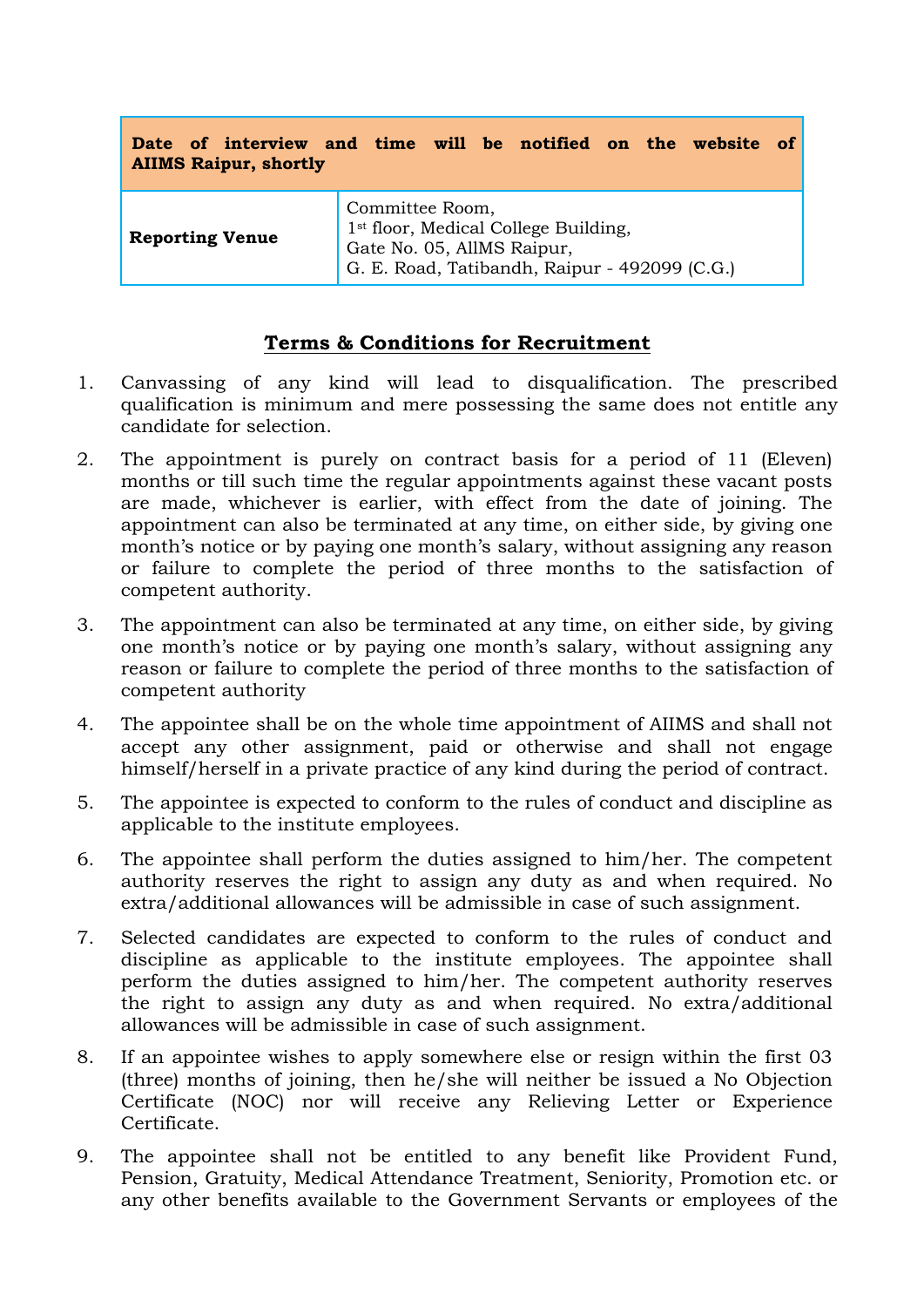institute, appointed on regular basis.

- 10. The appointee shall not be entitled to avail any allowances/facilities being extended to the regular/permanent faculty members of the AIIMS.
- 11. The candidate should not have been convicted by any Court of Law.
- 12. In case of any information given or declaration by the candidate is found to be false or if the candidate has wilfully suppressed any material information relevant to this appointment, he/she will be liable to be removed from the service and other action as deemed fit may be taken by the appointing authority.
- 13. Reservation/Relaxation to various categories will be as per GoI rules, whenever applicable.
- 14. The decision of the competent authority regarding selection of candidates will be final and no representation will be entertained in this regard. The Competent Authority reserves the right of any amendment, cancellation and changes to this advertisement as a whole or in part without assigning any reason or giving notice.
- 15. In case of any inadvertent mistake in the process of selection which may be detected at any stage even after the issue of appointment letter, the Institute reserves the right to modify/withdraw any communication made to the candidate.
- 16. It is for information to the candidates that in case of large no. of applications in the walk-in-interview, the Institute may conduct written exam to screen/shortlist the candidate(s) for Interview. The written exam shall be conducted in the premises of AIIMS Raipur. Therefore, the candidates who wish to appear for walk-in-interview are advised to come prepared for the same.
- 17. All information / updates related to the recruitment will be uploaded on the website of the AIIMS Raipur [\(www.aiimsraipur.edu.in\)](http://www.aiimsraipur.edu.in/). Candidates are advised to regularly visit the website of AIIMS Raipur for updates
- 18. All the records / documents related to recruitment will be preserved up to 6 months from the date of declaration of result. The details / data / records sought by candidates through any mode including RTI Act, 2005, may not be available after the specified period.
- 19. All disputes will be subject to jurisdiction of the Court of Law in Raipur (CG) or in the Hon'ble High Court of Bilaspur, Chhattisgarh.
- 20. In case of any assistance or clarifications regarding the recruitment, candidates may contact: [recruitment@aiimsraipur.edu.in](mailto:recruitment@aiimsraipur.edu.in) or call on **0771-2577267.**

**Sd/- Deputy Director (Admin.) AIIMS Raipur**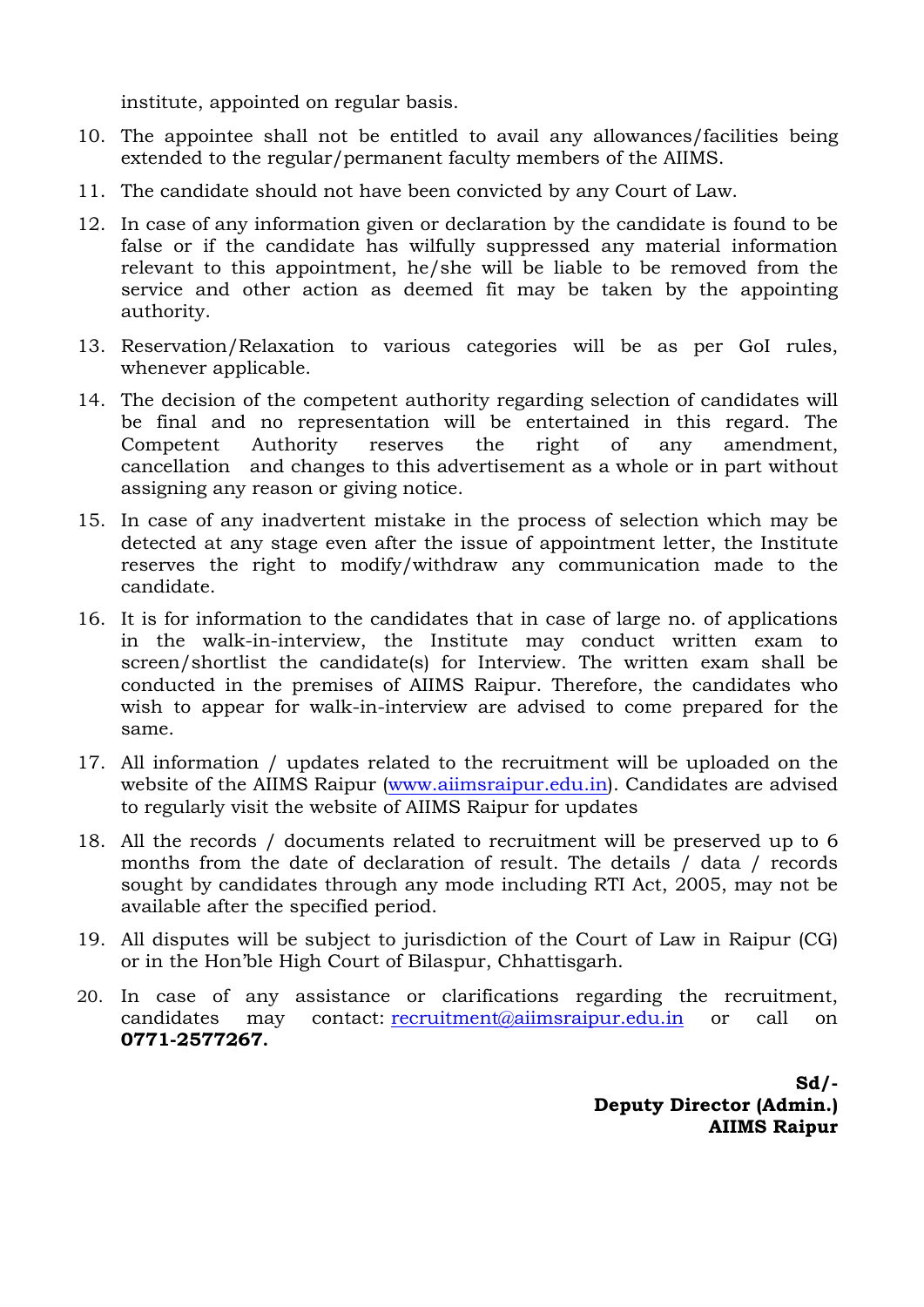

G.E. Road, Tatibandh, Raipur - 492099 (CG) Wesite: [www.aiimsraipur.edu.in](http://www.aiimsraipur.edu.in/)

# **एम् रायपरु के अ�भयां�त्र � वभाग 11 मह�ने के सं�वदा हेतु"सलाहकार** (**जनपद एवं �वधु त**) **एवं उप-सलाहकार (ए / सी** & **र)**" **के पद� हेतुआवेदन पत - 2022**

### **Application form for the post of "Consultant (Civil & Electrical) and Deputy Consultant (A/C & R)" in the Engineering Section at AIIMS Raipur for a period of 11 (Eleven) months on Contractual Basis**

| विज्ञापन सं. $\angle$ Advertisement No. |   | Affix Passport<br>Size self-<br>attested colour<br>photograph |
|-----------------------------------------|---|---------------------------------------------------------------|
| आवेदित पद $\hspace{.1cm}\mathcal{N}$    |   | here.                                                         |
| Post applied for                        |   |                                                               |
| $\cdots$<br>---                         | . |                                                               |

1. नाम स्पष्ट अक्षरों में / Name in block letters:-

2. पिता/पति का नाम स्पष्ट अक्षरों में/Father/Husband's Name in block letters:-

3. (अ) स्थायी पता/(a) Permanent Address:-

Г

| राज्य $\sqrt{\mathrm{State}}$ |  |
|-------------------------------|--|
| पिन $\sqrt{P}$ in             |  |
| For official use:             |  |
|                               |  |
|                               |  |
|                               |  |
|                               |  |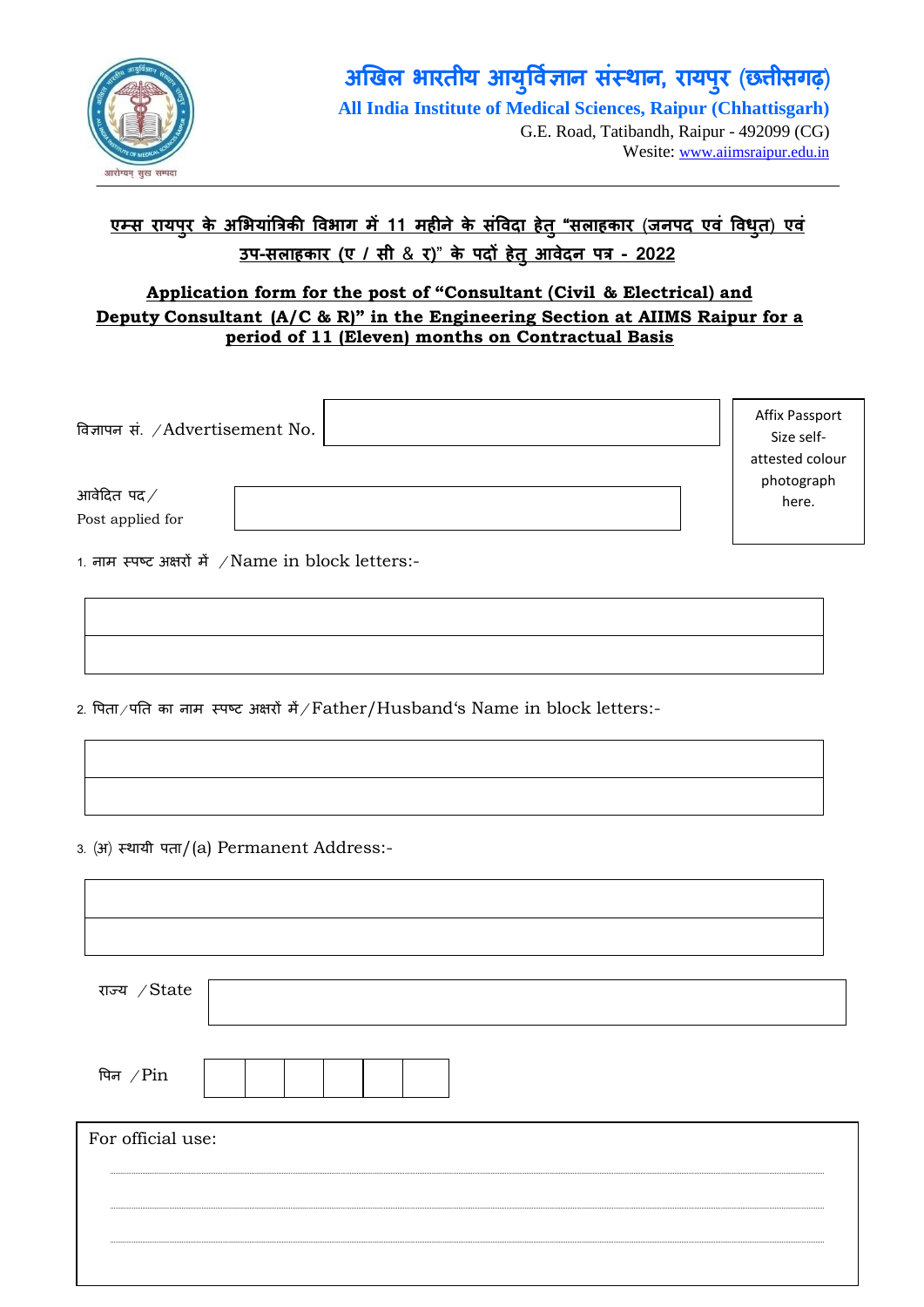(ब) डाक का पता/ (b) Postal Address:-

| राज्य / State                                                                                                                              |                                                    |                        |            |  |  |
|--------------------------------------------------------------------------------------------------------------------------------------------|----------------------------------------------------|------------------------|------------|--|--|
| पिन $/$ Pin                                                                                                                                |                                                    |                        |            |  |  |
| 4. संपर्क विवरण /Contact Details:-                                                                                                         |                                                    |                        |            |  |  |
| एस.टी.डी. कोड सहित फोन नंबर/<br>Phone No. With STD Code                                                                                    |                                                    |                        |            |  |  |
| मोबाइल नंबर / Mobile No.:                                                                                                                  |                                                    |                        |            |  |  |
| ईमेल $/E$ -mail                                                                                                                            |                                                    |                        |            |  |  |
|                                                                                                                                            |                                                    |                        |            |  |  |
| 5.  प्रमाण पत्र के अनुसार जन्मतिथि $\times$                                                                                                | वर्ष /Year<br>दिन / Date<br>माह $\mathcal /$ Month |                        |            |  |  |
| Date of Birth with documentary evidence                                                                                                    |                                                    |                        |            |  |  |
| साक्षात्कार की तिधि को आय्<br>Age as on date of interview                                                                                  | वर्ष /Year                                         | माह $\mathcal /$ Month | दिन $/Day$ |  |  |
|                                                                                                                                            |                                                    |                        |            |  |  |
| 6.   क्या आप/Are you  जन्म से/By Birth अधिवास  द्वारा/By Domicile                                                                          |                                                    |                        |            |  |  |
| (अ) जन्म से भारतीय नागरिक है अथवा अधिवास दवारा (संबन्धित पद चिन्हांकित करें) जन्म से अधिवास दवारा                                          |                                                    |                        |            |  |  |
| (a) A citizen of India by birth and or by domicile?<br>(Tick the relevant column)<br>By Birth<br>By Domicile                               |                                                    |                        |            |  |  |
| यदि आप अधिवास दवारा भारतीय नागरिक है तो प्रमाण–पत्र संलांग्न करें $\angle$<br>If citizen of India by domicile, attach documentary evidence |                                                    |                        |            |  |  |
| 7. वर्ग अनारक्षित ⁄ ई. डब्ल्यू. एस. ⁄ अपिव ⁄ अजा ⁄ अजजा<br>Category-UR/EWS/OBC/SC/ST                                                       |                                                    |                        |            |  |  |
| यदि हां, तो वर्ग का उल्लेख करें (प्रमाण-पत्र संलांग्न करें) अपिव<br>की दशा में भारत सरकार के तहत आरक्षित पदों पर नियुक्ति के लिए           |                                                    |                        |            |  |  |
| अभी हाल में वैध उपयुक्त प्राधिकारी द्वारा जारी प्रमाण– पत्र होना चाहिए $\angle$                                                            |                                                    |                        |            |  |  |

If yes, mention the Category (attach documentary evidence). In case of OBC, the certificate should be issued by the appropriate authority recently valid for appointment to the post reserved under Govt. of India.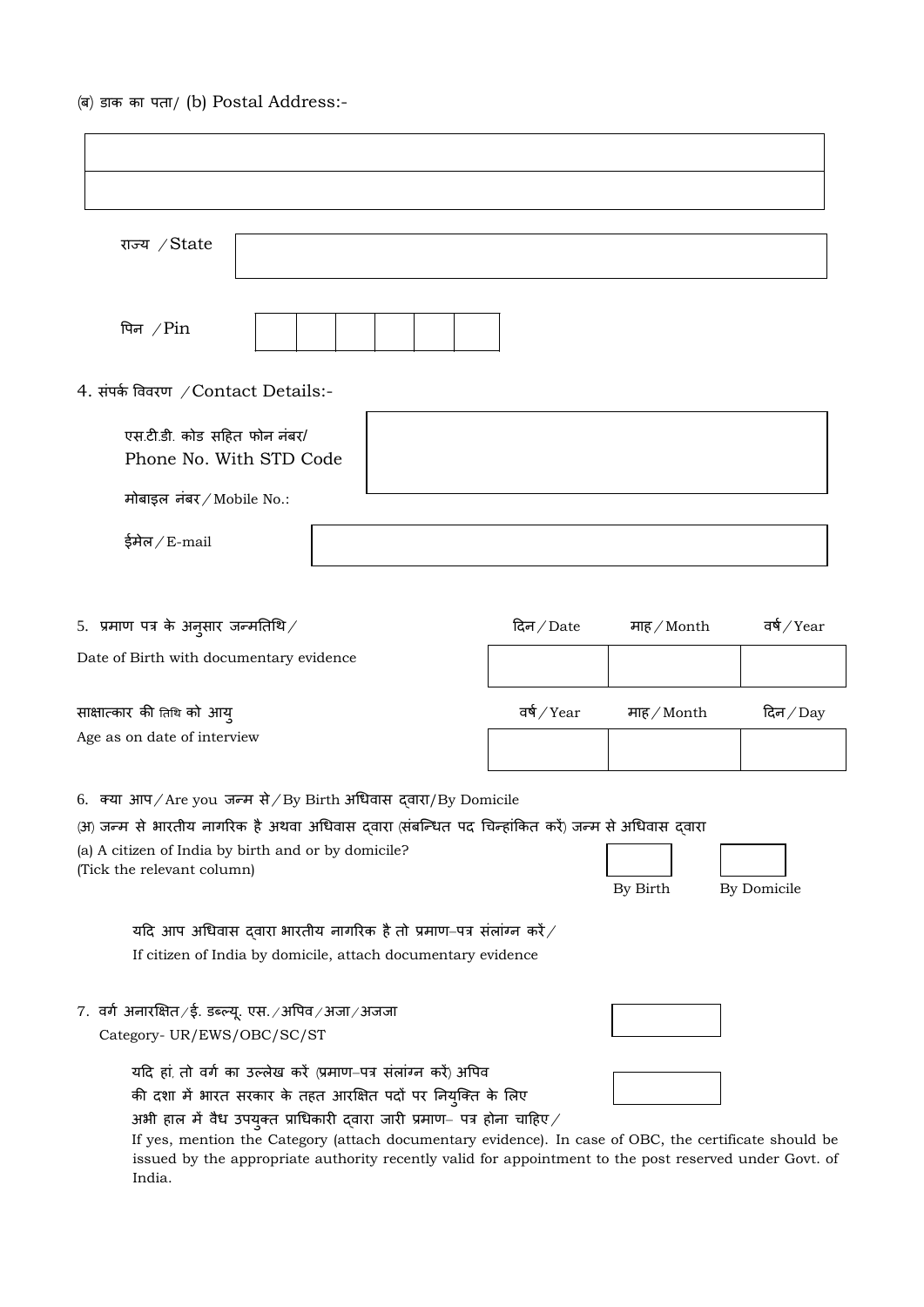### 8. लिंग/Gender:  $\frac{1}{2}$  and  $\frac{1}{2}$  and  $\frac{1}{2}$  and  $\frac{1}{2}$  and  $\frac{1}{2}$  and  $\frac{1}{2}$  and  $\frac{1}{2}$  and  $\frac{1}{2}$  and  $\frac{1}{2}$  and  $\frac{1}{2}$  and  $\frac{1}{2}$  and  $\frac{1}{2}$  and  $\frac{1}{2}$  and  $\frac{1}{2}$  and  $\frac{1}{2}$

(संबन्धित पर चिन्ह लगाए / Tick the relevant)-

महिला/Female

9. Person with disability (PWD)/ �वकलांगता– (Yes/No)

10. शैक्षिक योग्यता / Educational Qualification:-

| परीक्षा का नाम $\angle$<br>Name of the<br>Examination   | विषया<br>$\sqrt{6}$ धा $\sqrt{2}$<br>विशिष्टता<br>$\sqrt{2}$<br>Subject/<br>Discipline/<br>Speciality | विश्वविद्यालय<br>$/$ संस्थान $/$<br>महाविद्यालय $\angle$<br>University/<br>Institute/<br>College | पाठ्यक्रम को<br>पूर्ण करने की<br>तिथि $\angle$<br>Date of<br>completion<br>of course | अंतिम परीक्षा<br>उत्तीर्ण करने का<br>माह तथा वर्ष<br>/ Month &<br>Year of<br>Passing final<br>examination | प्राप्तांक $\angle$<br>Marks<br>obtained | पाठ्यक्रम<br>की अवधि<br>Duration<br>of Course |
|---------------------------------------------------------|-------------------------------------------------------------------------------------------------------|--------------------------------------------------------------------------------------------------|--------------------------------------------------------------------------------------|-----------------------------------------------------------------------------------------------------------|------------------------------------------|-----------------------------------------------|
|                                                         |                                                                                                       |                                                                                                  |                                                                                      |                                                                                                           |                                          |                                               |
|                                                         |                                                                                                       |                                                                                                  |                                                                                      |                                                                                                           |                                          |                                               |
|                                                         |                                                                                                       |                                                                                                  |                                                                                      |                                                                                                           |                                          |                                               |
|                                                         |                                                                                                       |                                                                                                  |                                                                                      |                                                                                                           |                                          |                                               |
| अन्य कोई योग्यता                                        |                                                                                                       |                                                                                                  |                                                                                      |                                                                                                           |                                          |                                               |
| अन्य कोई योग्यता $\angle$<br>Any other<br>Qualification |                                                                                                       |                                                                                                  |                                                                                      |                                                                                                           |                                          |                                               |

 $\overline{\phi}$ कृपया संबन्धित उपाधियों को चिन्हित करें / Please tick the relevant Degrees)

# 11- Essential Qualification:

| Whether educational and other qualifications required for the post are satisfied (if any<br>qualification has been treated as equivalent to the one prescribed in the rules, state the<br>authority for the same). |                              |                            |  |  |
|--------------------------------------------------------------------------------------------------------------------------------------------------------------------------------------------------------------------|------------------------------|----------------------------|--|--|
| Sr. No.                                                                                                                                                                                                            | <b>Essential Requirement</b> | Possessed by the Applicant |  |  |
|                                                                                                                                                                                                                    |                              |                            |  |  |
| 2                                                                                                                                                                                                                  |                              |                            |  |  |
| 3                                                                                                                                                                                                                  |                              |                            |  |  |
| 4                                                                                                                                                                                                                  |                              |                            |  |  |
| 5                                                                                                                                                                                                                  |                              |                            |  |  |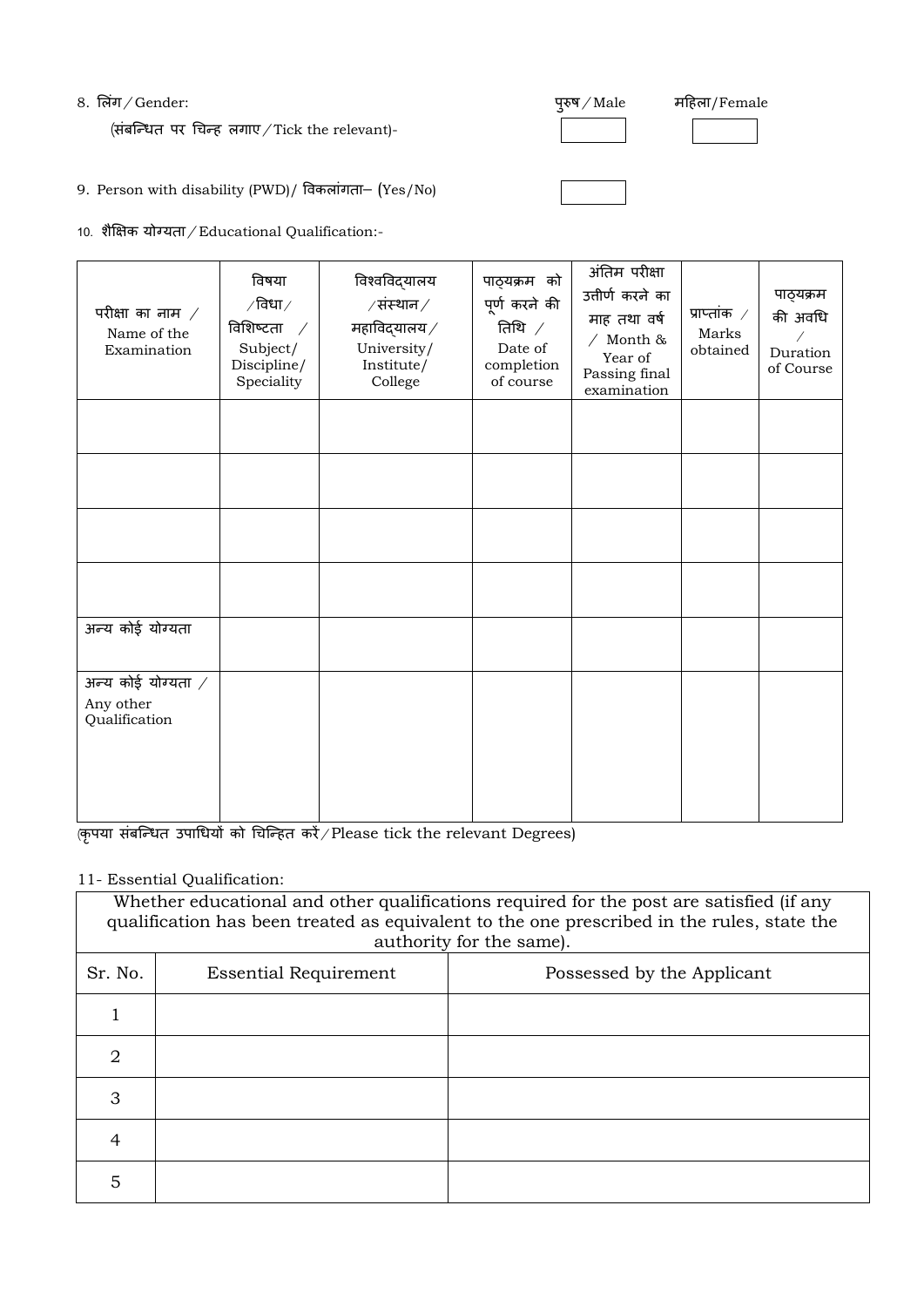### 12. Experience

| Details of employments (in chronological order) enclose a separate sheet, duly authenticated<br>by your signature if the space below is insufficient. |           |      |                           |                                                     |        |
|-------------------------------------------------------------------------------------------------------------------------------------------------------|-----------|------|---------------------------|-----------------------------------------------------|--------|
| Sr.<br>Office/Inst./Organization<br>No.                                                                                                               | Post Held |      | Pay-band and<br>Grade pay | Nature of                                           |        |
|                                                                                                                                                       |           | From | To                        | (Scale of Pay if<br>in pre-revised<br>scale of pay) | Duties |
| $\mathbf{1}$                                                                                                                                          |           |      |                           |                                                     |        |
| $\overline{2}$                                                                                                                                        |           |      |                           |                                                     |        |
| 3                                                                                                                                                     |           |      |                           |                                                     |        |
| 4                                                                                                                                                     |           |      |                           |                                                     |        |
| 5                                                                                                                                                     |           |      |                           |                                                     |        |
| 6                                                                                                                                                     |           |      |                           |                                                     |        |
| $\overline{7}$                                                                                                                                        |           |      |                           |                                                     |        |
| 8                                                                                                                                                     |           |      |                           |                                                     |        |

Please Note:

- 1. Incomplete application will be rejected straight way.
- 2. If it is found, that the applicant has suppressed any information or given wrong information he/she will be terminated forthwith without assigning any reason.

निम्नलिखित प्रमाणपत्रों /अभिलेखों की स्वप्रमाणित प्रतिलिपियाँ नीचे दिये हुये क्रम में संलग्न करें /  $\,$  Attach self attested photocopies of the following certificates/documents in the order as mentioned below:-

- 1. जन्मतिथि से संबन्धित प्रमाणपत्र/Certificate in r/o date of birth.
- 2. इस आवें दा प्रपत्र के क्र.स. 10 में उल्लेखित शैक्षिक योग्यता की उपाधि प्रमाणपत्र  $/D$ egree certificates of the qualification as mentioned in Sl. No. 10 of this application form.
- 3. अनुभव प्रमाणपत्र / Experience Certificates